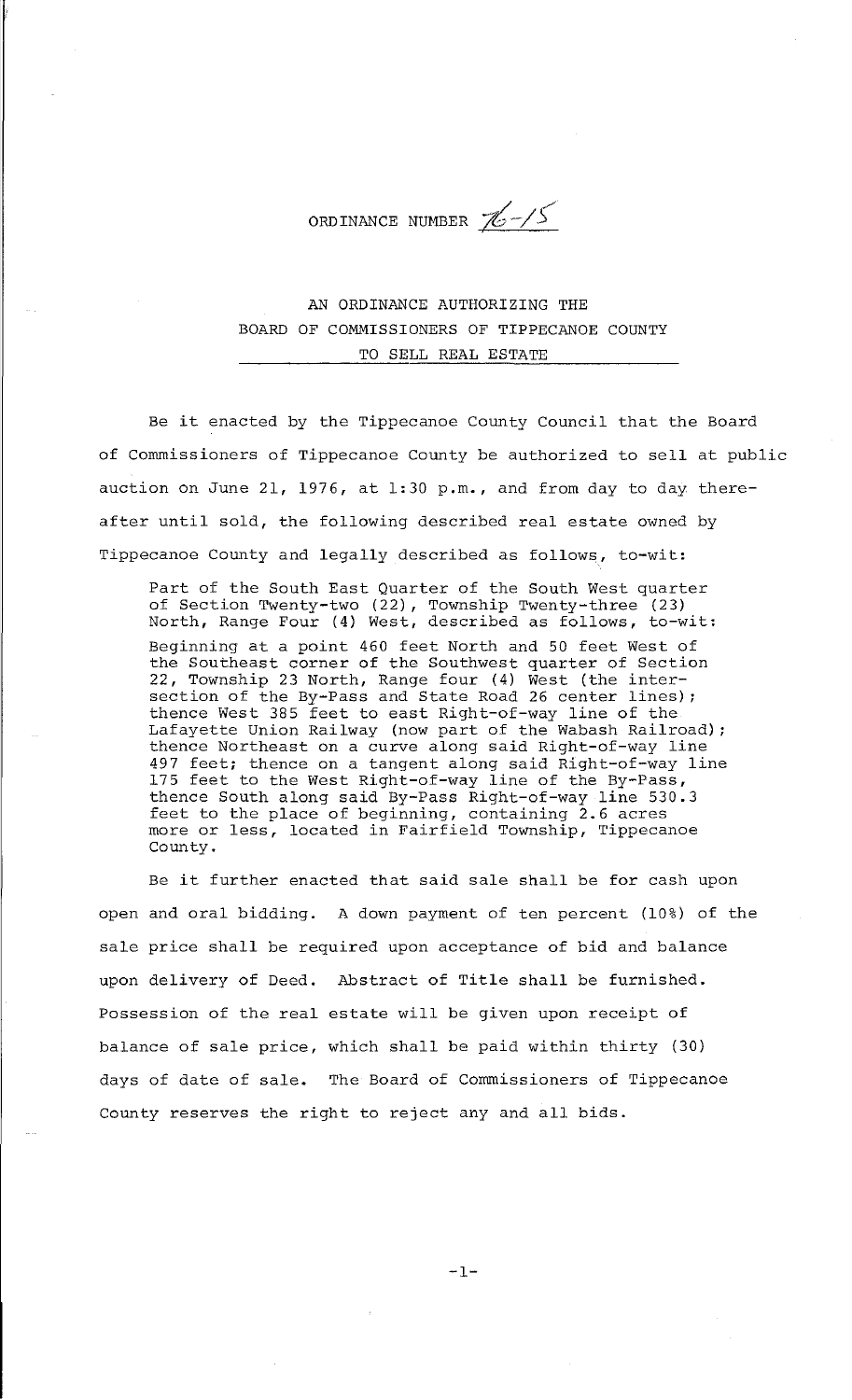Dated at Lafayette, Indiana, this  $\oint$  day of June, 1976.

TIPPECANOE COUNTY COUNCIL

BY: Long Deng . July Challale Cuile Hoetette Terne S. Cuvchel Keith C. M M'ellin Avaid Perei

Jame F Mutruph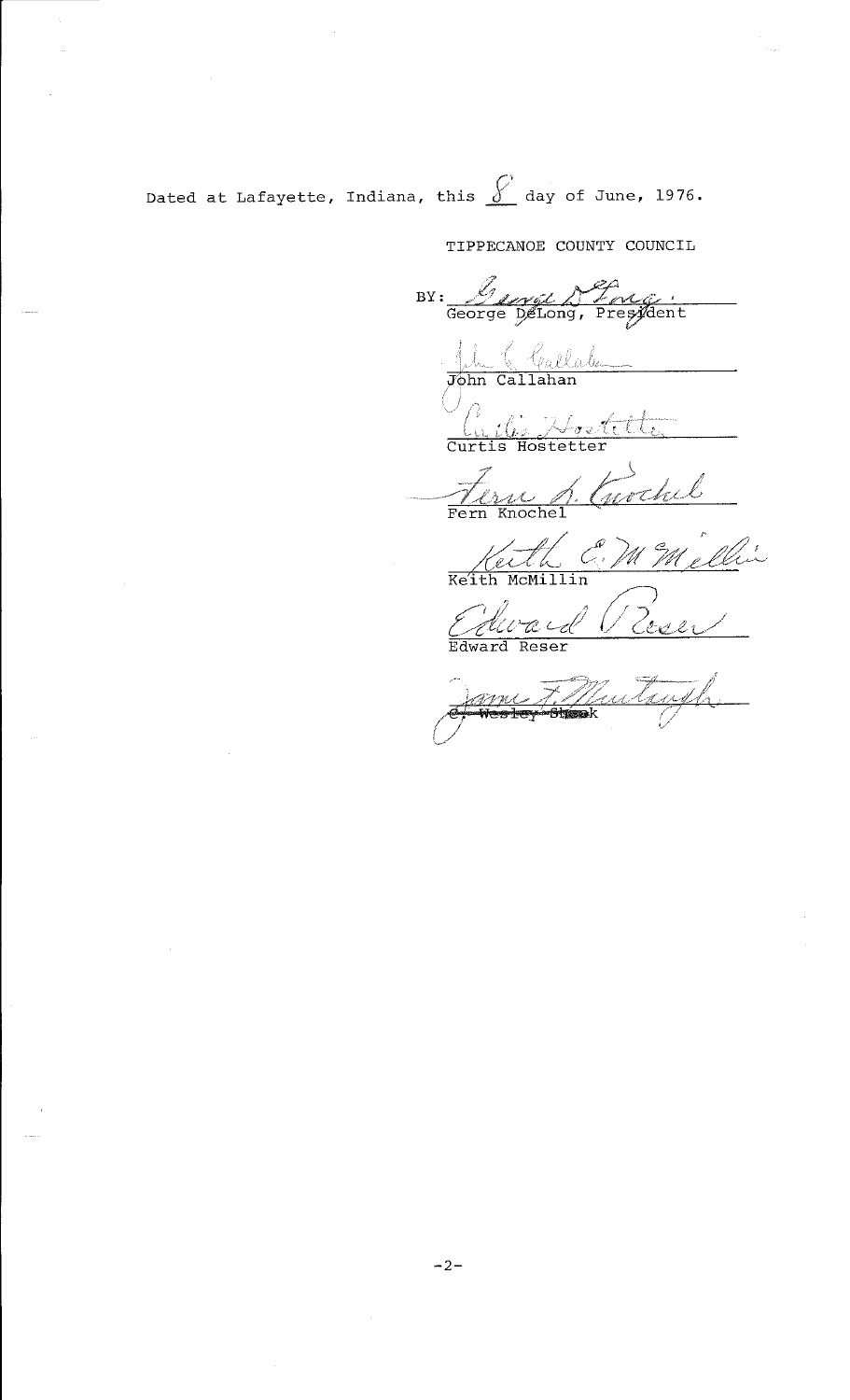ORDINANCE NUMBER  $\frac{76.75}{}$ 

~""'

AN ORDINANCE AUTHORIZING THE BOARD OF COMMISSIONERS OF TIPPECANOE COUNTY TO SELL REAL ESTATE

Be it enacted by the Tippecanoe County Council that the Board of Commissioners of Tippecanoe County be authorized to sell at public auction on June 21, 1976, at 1:30 p.m., and from day to day thereafter until sold, the following described real estate owned by Tippecanoe County and legally described as follows, to-wit:

Part of the South East Quarter of the South West quarter of Section Twenty-two (22), Township Twenty-three (23) North, Range Four (4) West, described as follows, to-wit: Beginning at a point 460 feet North and 50 feet West of the Southeast corner of the Southwest quarter of Section 22, Township 23 North, Range four (4) West (the intersection of the By-Pass and State Road 26 center lines) ; thence West 385 feet to east Right-of-way line of the Lafayette Union Railway (now part of the Wabash Railroad) ; thence Northeast on a curve along said Right-of-way line 497 feet; thence on a tangent along said Right-of-way line 175 feet to the West Right-of-way line of the By-Pass, thence South along said By-Pass Right-of-way line 530.3 feet to the place of beginning, containing 2.6 acres more or less, located in Fairfield Township, Tippecanoe County.

Be it further enacted that said sale shall be for cash upon open and oral bidding. A down payment of ten percent (10%) of the sale price shall be required upon acceptance of bid and balance upon delivery of Deed. Abstract of Title shall be furnished. Possession of the real estate will be given upon receipt of balance of sale price, which shall be paid within thirty (30) days of date of sale. The Board of Commissioners of Tippecanoe County reserves the right to reject any and all bids.

-1-